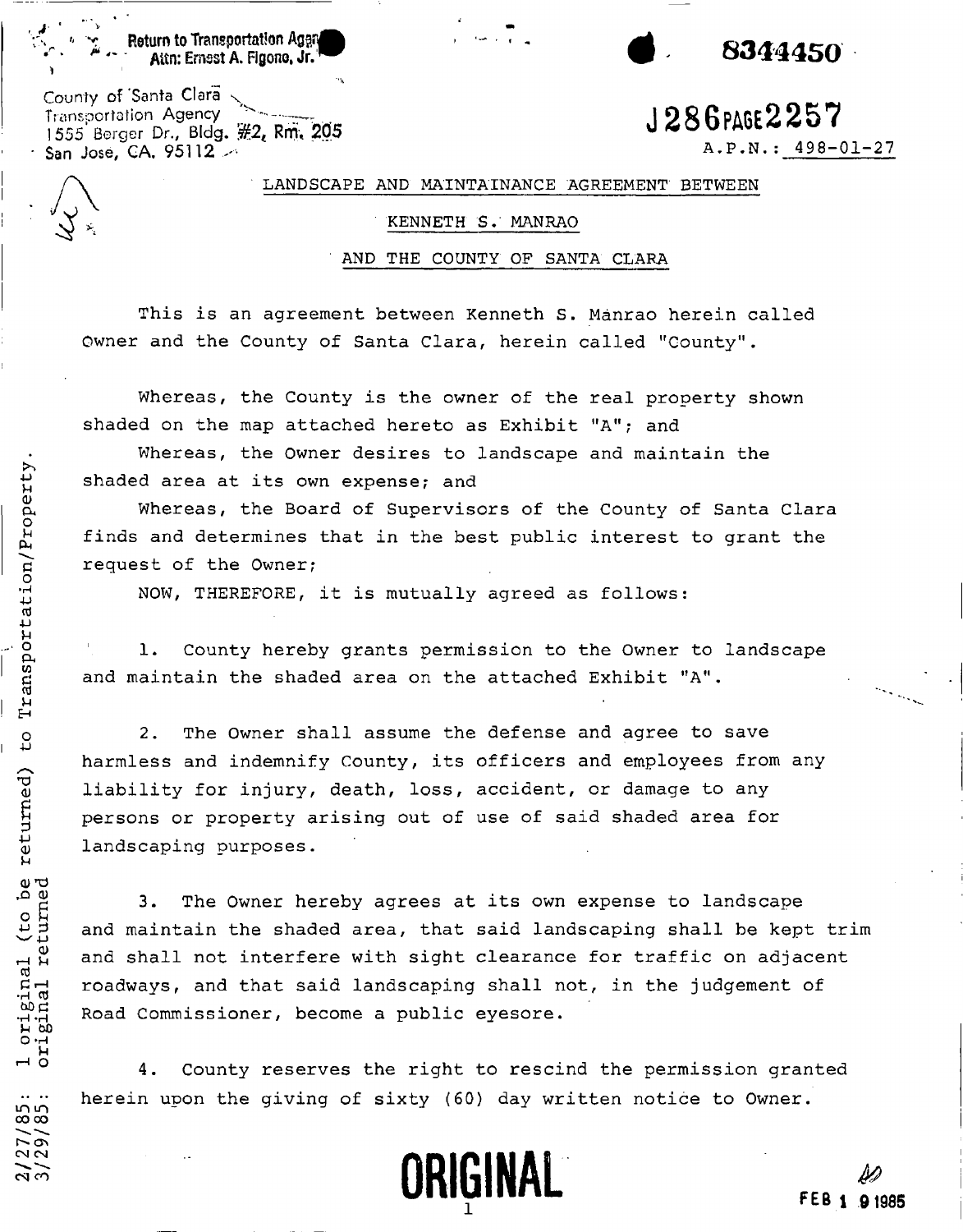\* J **286PAGE225 8** 

5. Any notices to be sent under the terms of this agreement shall be adressed as follows:

- To County: Property Division County of Santa Clara Transportation Agency 1555 Berger Drive, Room 205 San Jose, California 95112
- To: Owner : Kenneth S. Manrao 166 Goldenrain Drive San Jose, California 95111

2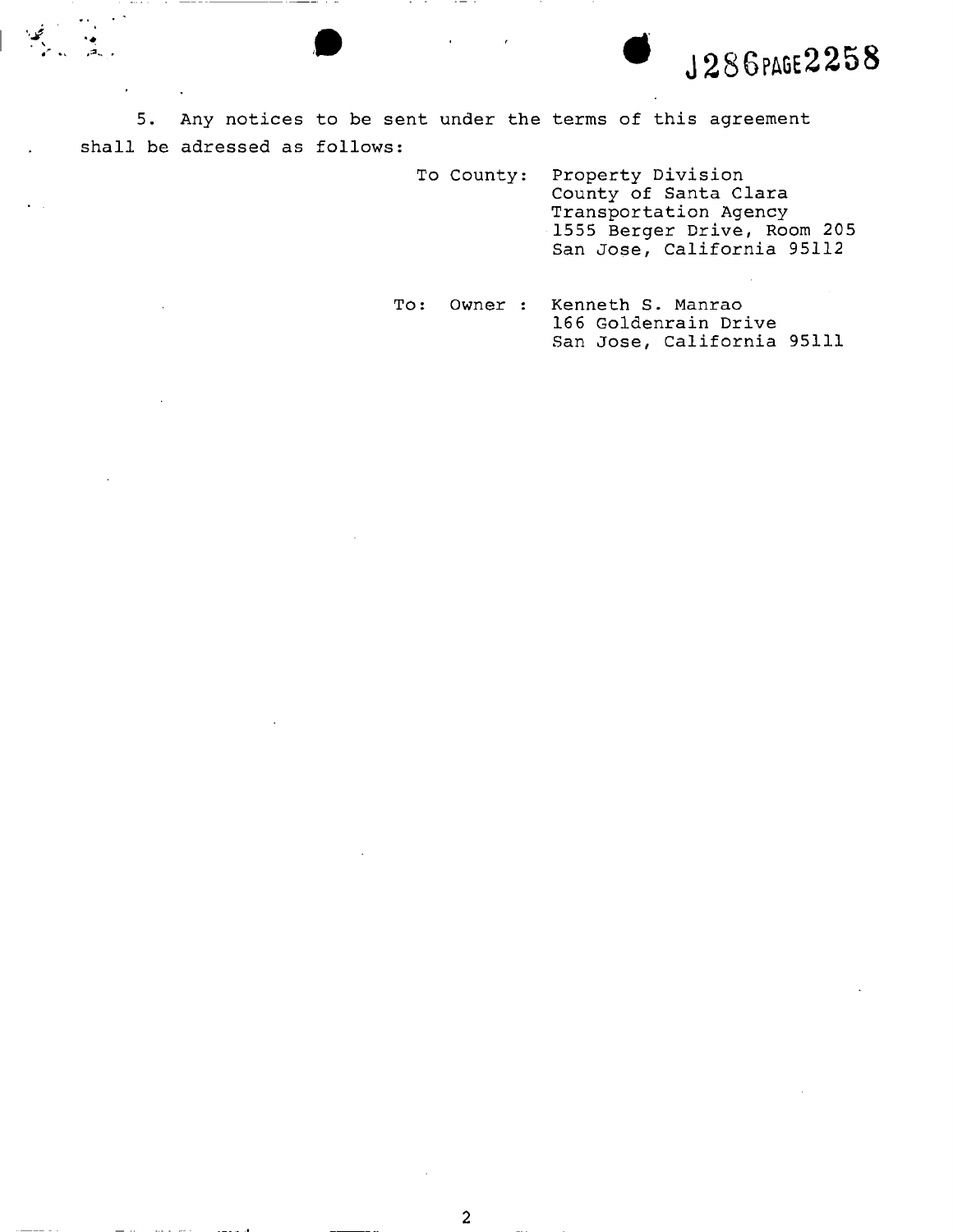| CAT. NO. NN00627<br>TO 1944 CA (1-83)<br>(Individual)                                                                                                                                                                                                                                          | TICOR TITLE INSYRANCE                                                                                                                                                                                                                               |                                   |
|------------------------------------------------------------------------------------------------------------------------------------------------------------------------------------------------------------------------------------------------------------------------------------------------|-----------------------------------------------------------------------------------------------------------------------------------------------------------------------------------------------------------------------------------------------------|-----------------------------------|
| STATE OF CALIFORNIA<br>SANTA CLARA<br>COUNTY OF                                                                                                                                                                                                                                                | $J286$ PAGE $2260$<br>SS.                                                                                                                                                                                                                           |                                   |
| JANUARY 18, 1985<br>On $\qquad$<br>said State, personally appeared ____                                                                                                                                                                                                                        | before me, the undersigned, a Notary Public in and for<br>KENNETH S. MANRAO                                                                                                                                                                         |                                   |
| personally known to me or<br>proved to me on the basis of satisfactory evidence to be<br>the person whose name $\frac{TS}{\sqrt{SS}}$ subscribed to the<br>within instrument and acknowledged that HE exe-<br>cuted the same.<br>WITNESS my hand and official seal.<br>Signature $\mathcal{Q}$ | <b>EXAMPLE AND ACCORD CONSUMING SALE OF SALE OF FICIAL SEAL CONSUMERS OF SALE OF SALE OF SALE OF SALE OF SANTA CLARA COUNTY CONSUMERS AND CONSUMER SANTA CLARA COUNTY CONSUMERS AND CONSUMERS AND CONSUMERS AND CONSUMERS AND CO</b>                |                                   |
| BARBARA J. PRETTYMAN<br>GENERAL ACKNOWLEDGMENT                                                                                                                                                                                                                                                 | (This area for official notarial seal)                                                                                                                                                                                                              | NO. 201                           |
| State of $\Delta$<br>SS.<br>County of                                                                                                                                                                                                                                                          | On this the $19^{\text{th}}$ day of February<br>the undersigned Notary Public, personally appeared                                                                                                                                                  | 19 $85$ , before me,              |
|                                                                                                                                                                                                                                                                                                | Roc<br>$i$ riden                                                                                                                                                                                                                                    |                                   |
| OFFICIAL SEAL<br>SHEILA E SONNENBERG<br>NOTARY PUBLIC - CALIFORNIA<br>SANTA CLARA COUNTY<br>My comm. expries MAY 23, 1986                                                                                                                                                                      | personally known to me<br>$\Box$ proved to me on the basis of satisfactory evidence<br>to be the person(s) whose name(s) _____<br>within instrument, and acknowledged that<br><u>ሉe</u><br>WITNESS my hand and official seal.<br>Notary's Signature | subscribed to the<br>executed it. |
| 7110 122                                                                                                                                                                                                                                                                                       | NATIONAL NOTARY ASSOCIATION . 23012 Ventura Blvd. . P.O. Box 4625 . Woodland Hills, CA 91364                                                                                                                                                        |                                   |

 $\overline{\phantom{a}}$ 

 $\mathcal{L}^{\mathcal{L}}$ 

 $\hat{\mathbf{v}}$ 

 $\tilde{=}$ 

 $\checkmark$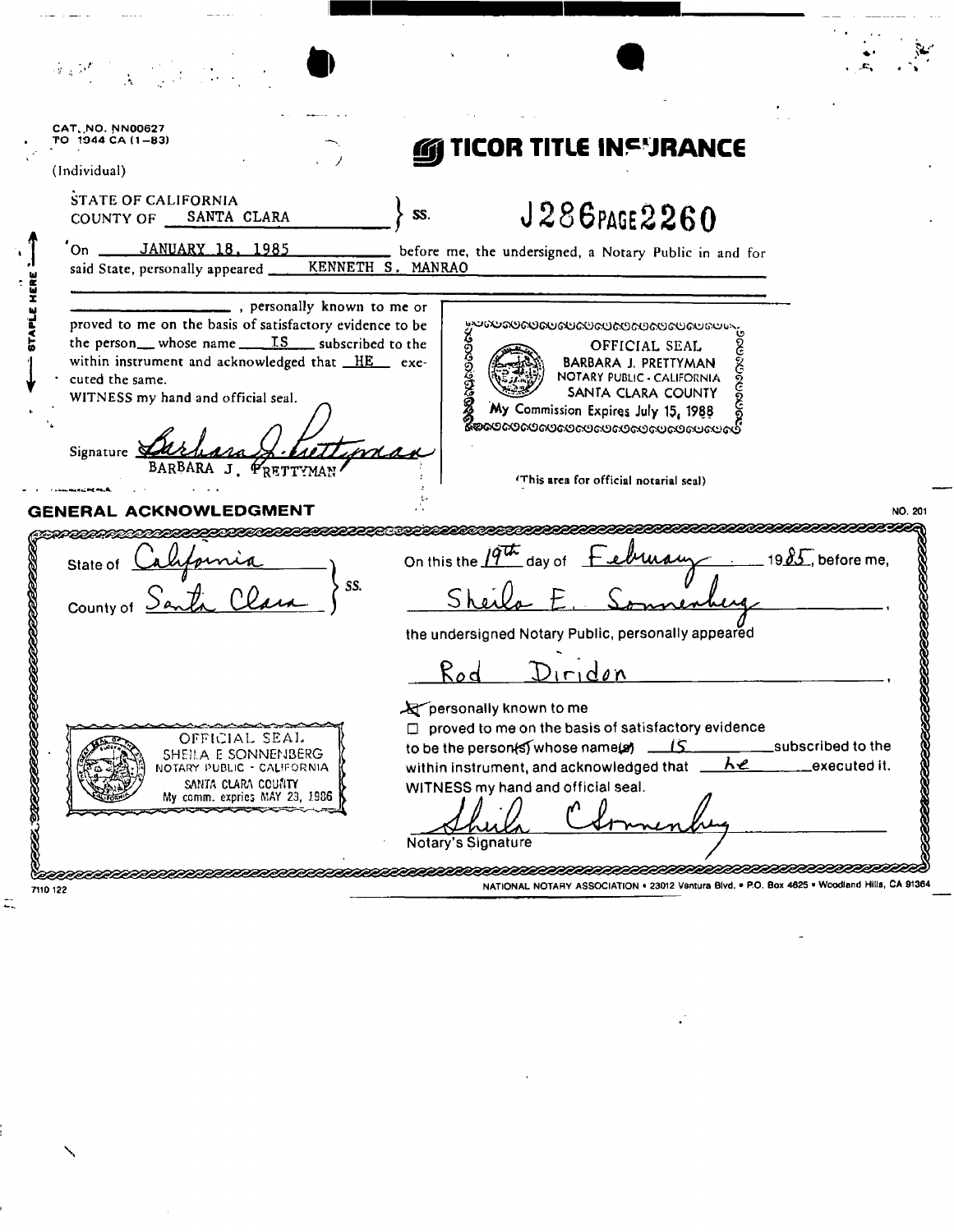**J 286** PAGE **225 9** 

Page  $3$  - Landscape Agreement, A.P.N.:  $498-01-27$ 

 $\label{eq:2} \frac{\partial}{\partial x^2} = \frac{\partial}{\partial x^2}$ 

 $\cdot$ 

Kenneth S. mour - O.

THIS SPACE FOR NOTARY

|         | Executed this date  | $FEB$ 1 $91985$       |                           |
|---------|---------------------|-----------------------|---------------------------|
|         |                     |                       | $\sim 5022$               |
|         |                     | County of Santa Chara |                           |
|         |                     | By                    |                           |
|         |                     | Chairperson,          | Board, of?<br>Supervisors |
| ATTEST: | DONALD M. RAINS,    |                       |                           |
|         | Clerk<br>Board of   | Supervisors           |                           |
|         |                     |                       | $\sigma_{\rm Hyr}$        |
|         |                     |                       |                           |
|         |                     |                       |                           |
|         | APPROVED AS TO FORM | AND<br>LEGALITY:      |                           |

**COUNTY** COUN  $\overline{a}$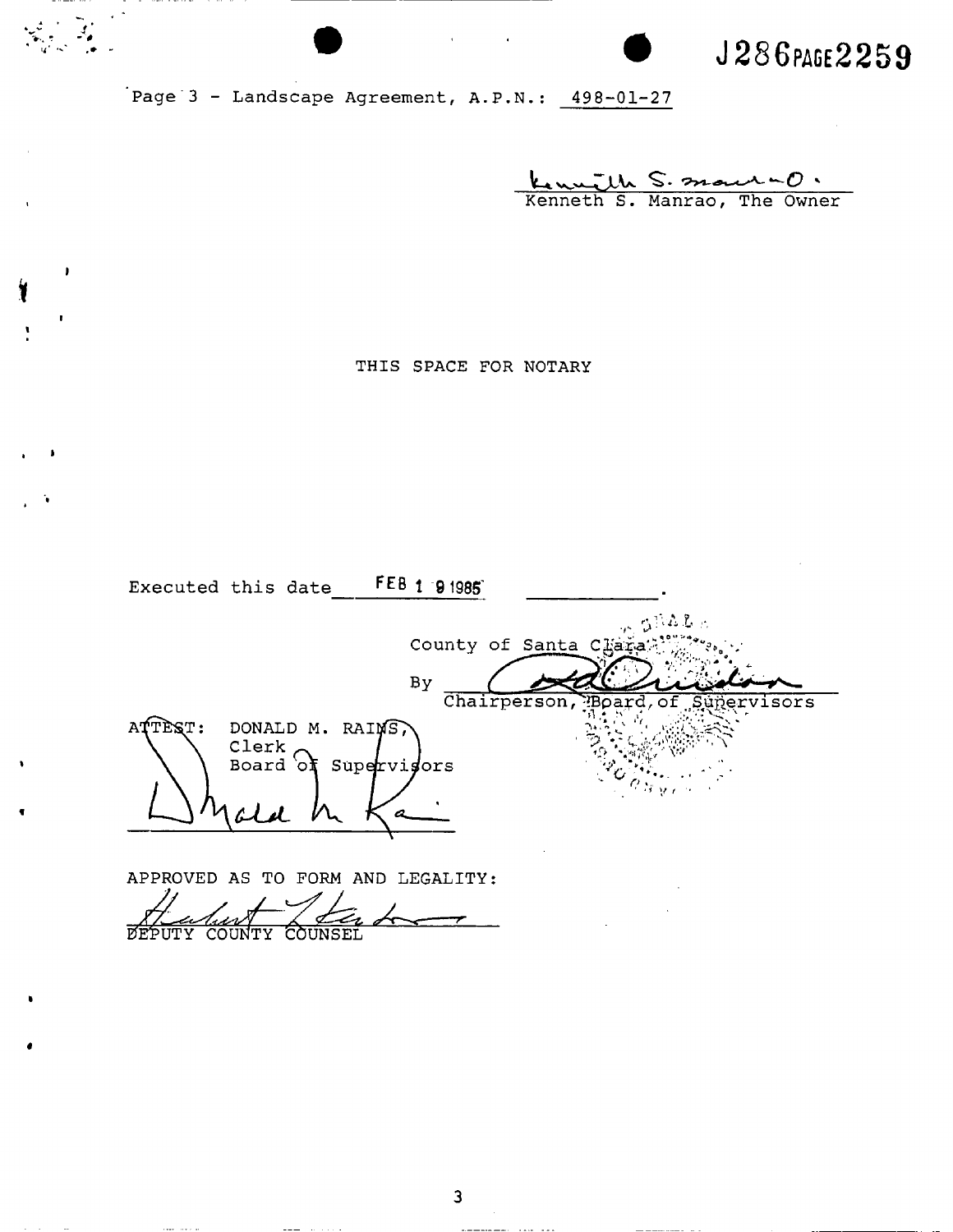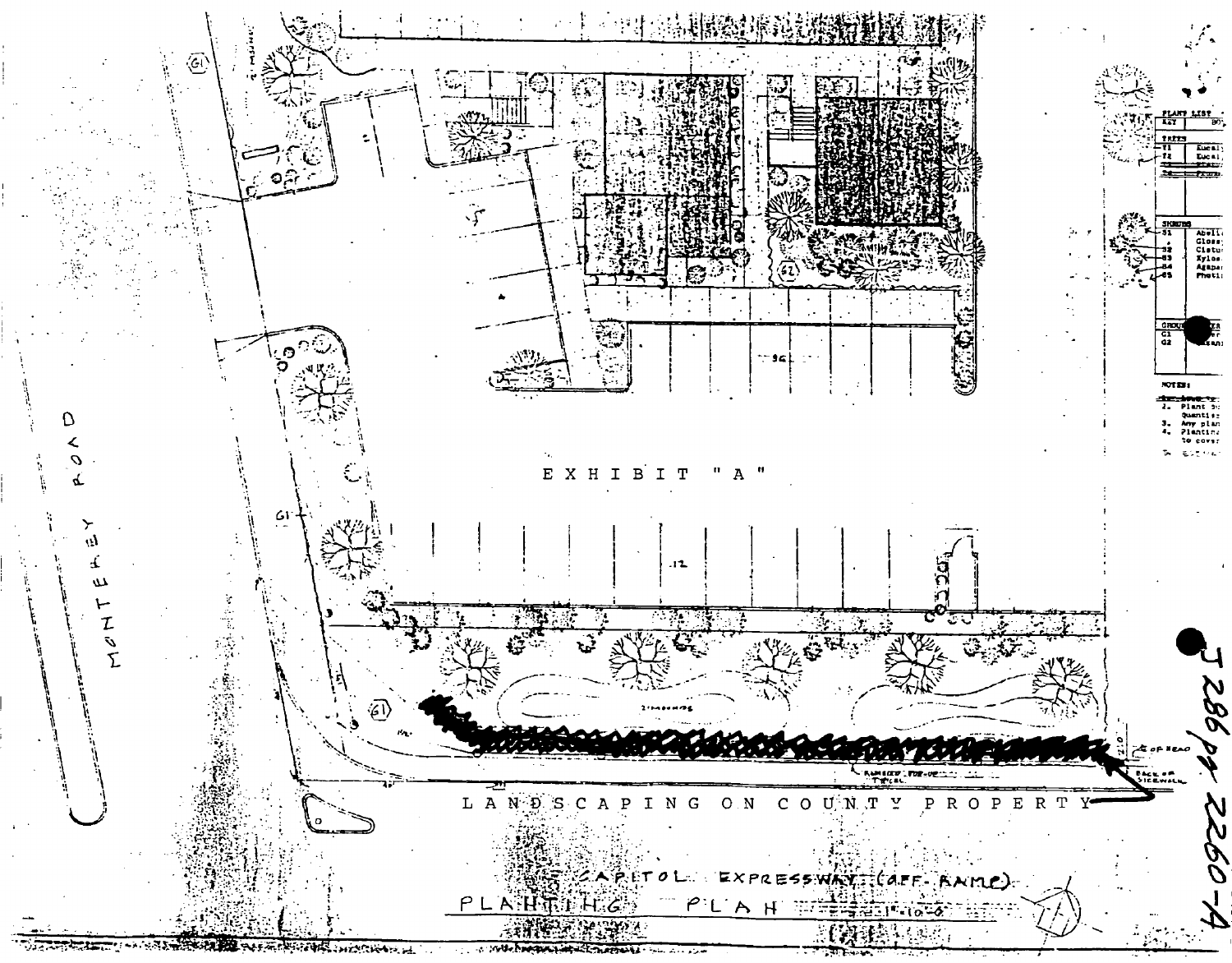**RECEIVED**<br>Tronsportation Agency

**JAN 23 1985** Transportation Dev.

J286PAGE2261

**2. 8KM 58**  $P4:34$  $\dot{\leq}$  $rac{1}{4}$ 

ഗ

 $\mathbf{r}$ 

CHARLS

BOARD OF SUPERVISORS

**08 AH 95** FILED FOR RECORD<br>AT REQUEST OF J' an

Mar

8344450

4ผ<br>60

 $286\,\rho_{\rm S}$  2257 ORDER  $\bm{\lambda}$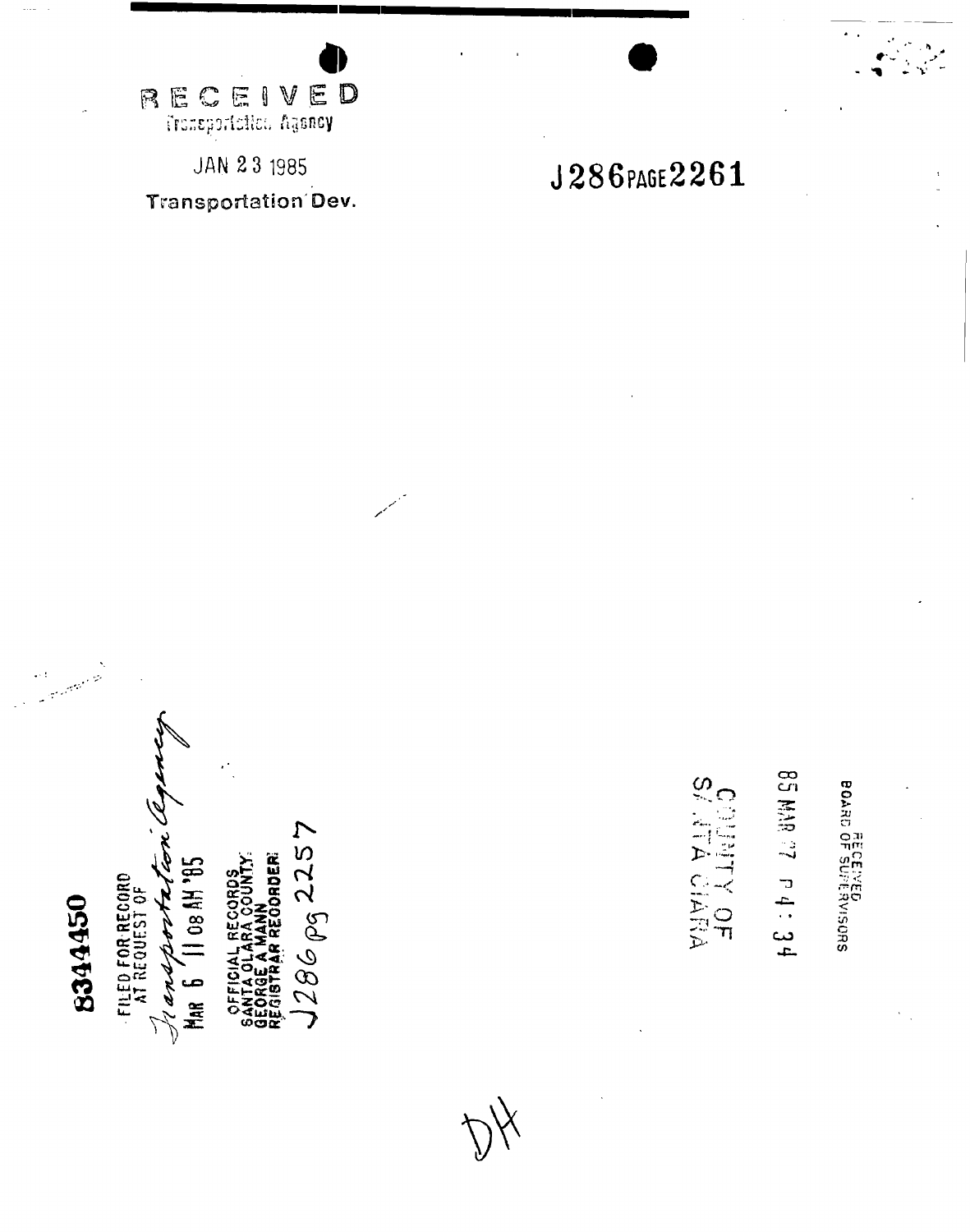| <b>County of Santa Clara</b>                                      |                               |                                  |          |
|-------------------------------------------------------------------|-------------------------------|----------------------------------|----------|
| <b>California</b>                                                 |                               |                                  |          |
|                                                                   | TRANSMITTAL MEMORANDUM        |                                  |          |
| Prepared by F. Jordan                                             | Page $1$ of $2$               |                                  | 5.0.112  |
| Reviewed by S. Bruce                                              |                               |                                  |          |
| Submitted by L. Montini                                           |                               | <b>DATE:</b> January $24$ , 1985 |          |
| APPROVED: DIRECTOR 3m                                             |                               |                                  |          |
| Transit District Board:                                           | Agenda Date                   |                                  | Item No. |
| COUNTY BOARD OF SUPERVISORS:                                      | Agenda Date February 19, 1985 | Item No.                         |          |
| TRANSPORTATION COMMISSION:                                        | Agenda Date                   | Item No.                         |          |
| FIGONE, PROPERTY, TRANSPORTATION DEVELOPMENT                      |                               |                                  |          |
| SUBJECT:<br>LANDSCAPE AGREEMENT WITH KENNETH S. MANRAO ON CAPITOL |                               |                                  |          |

RECOMMENDED ACTION;

Authorize the chairperson to execute the agreement between Kenneth S. Manrao and the County of Santa Clara for the installation and maintenance of landscape improvements on Capitol Expressway at Monterey Road.

# FISCAL IMPLICATIONS:

No expenditure of County funds is involved.

EXPRESSWAY AT MONTEREY ROAD

### REASONS FOR RECOMMENDATION/BACKGROUND;

On a typical section of County expressway where access is restricted, the County is responsible for the installation of landscaping and maintenance of the landscaped areas. In some cases private companies located adjacent to these areas are allowed to landscape and maintain them with the approval of the County.

This landscape agreement, which is on the County's standard form, permits Kenneth S. Manrao to landscape and maintain the area shown on the Exhibit "A" attached to the agreement. Kenneth S. Manrao will, assume liability for injury, death, loss, accident or damage to any persons or property arising out of the use of this area for landcaping purposes.

The County reserves the right to rescind this agreement after giving a sixty day written notice to Kenneth S. Manrao.

**S** mos nev such a more control of the M An Equal Opportunity Employer